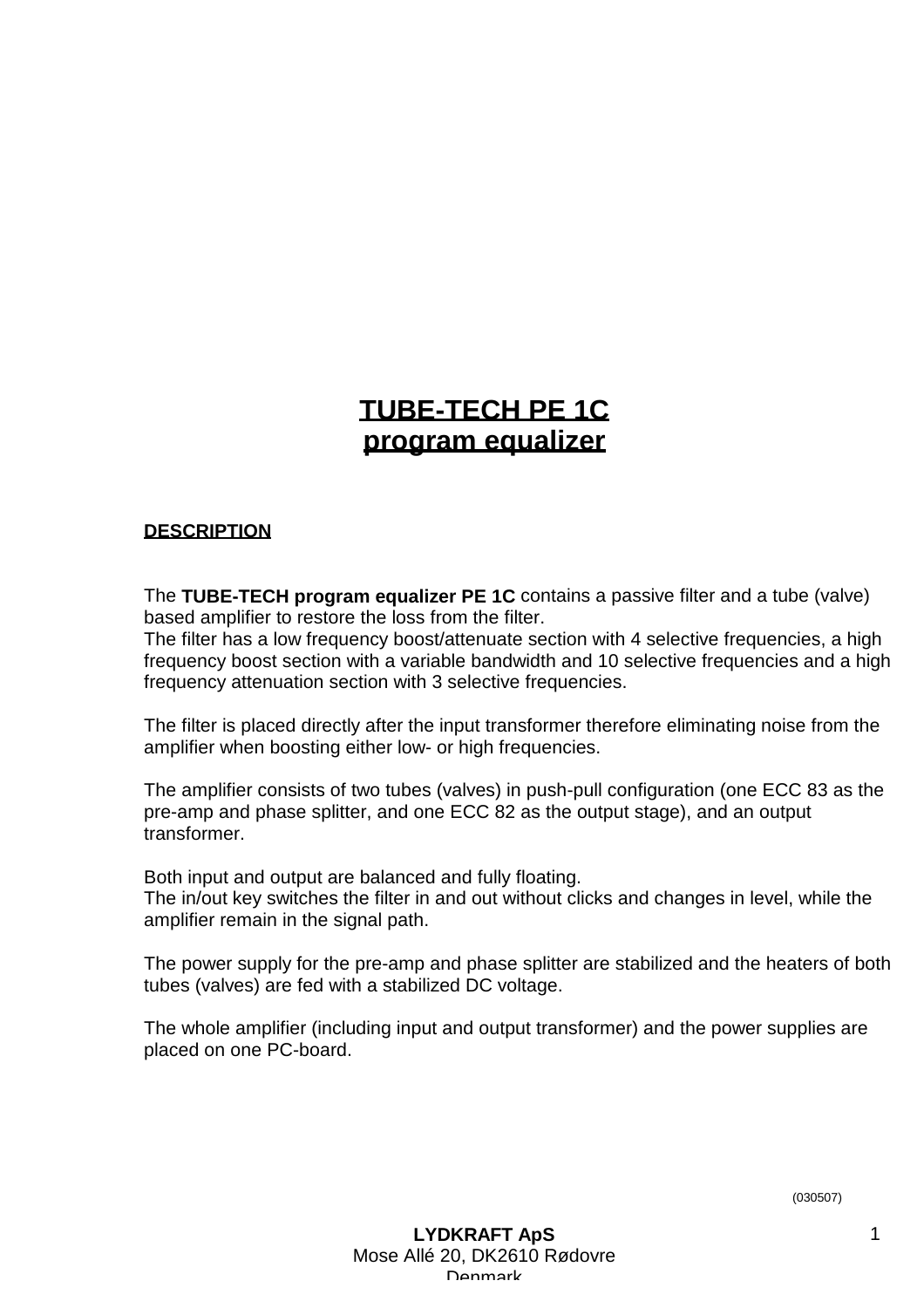## **CONTROLS:**

#### **LOW FREQUENCY SECTION:**

## The low frequency section consists of a **BOOST** and **ATTEN**uate control and a **LOW FREQUENCY** switch located just below.

- BOOST: The **BOOST** control is continuously variable from 0 dB to +14 dB. It is of the shelving type.
- ATTEN: The **ATTEN**uate control is continuously variable from 0 dB to -18 dB. It is of the shelving type.

#### LOW

FREQUENCY: The **LOW FREQUENCY** switch determines at which frequency the maximum boosting and attenuation is obtained. There is a choice of 4 frequencies: 20, 30, 60 and 100 Hz.

#### **HIGH FREQUENCY SECTION:**

The high frequency section consists of two separate circuits:

- 1. A high frequency boost section, which contains a **BOOST** control, a **BANDWIDTH** control and a **HIGH FREQUENCY** switch.
- 2. A high frequency attenuate section, which consists of a **ATTEN**uate control and a **ATTEN SELECT** switch.

## **BOOST SECTION:**

BANDWIDTH: The **BANDWIDTH** control is continuously variable from **SHARP** to **BROAD**. It controls the width of the high frequency boost curve.